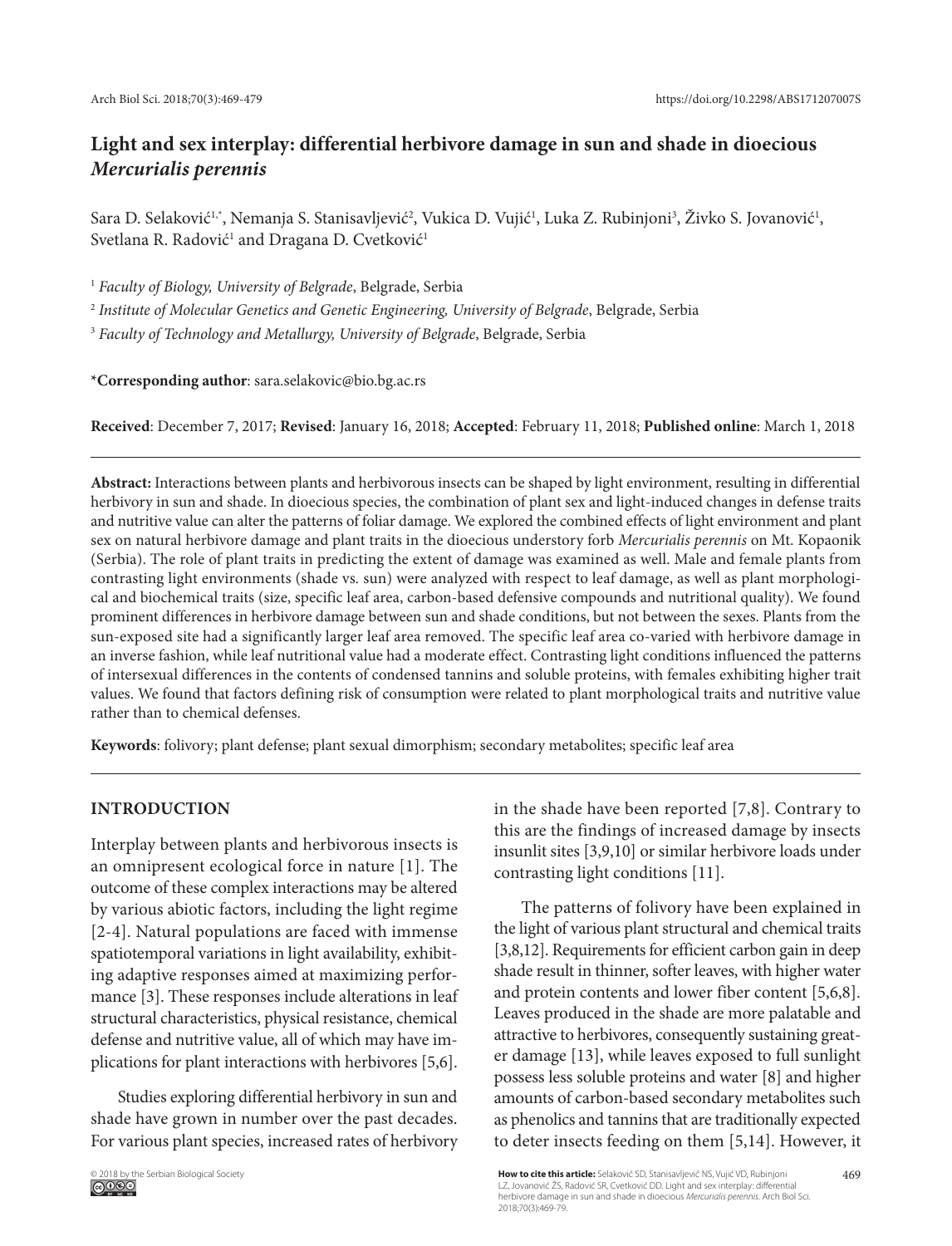has been recorded that understory plants growing in canopy gaps and sun-exposed sites can sustain higher levels of damage as a consequence of lower contents of other types of defensive compounds, such as glucosinolates [9,10 and references therein]. During the past decade, much effort has been put into discriminating between reasons for irradiance-dependent herbivore loads on saplings of light-demanding tree species [15- 18] and shade-tolerant shrubs [8,12,19,20]. However, there is a paucity of data addressing this matter for key understory species, such as annual and perennial herbs.

In dioecious species, apart from vegetative traits and ecological context, plant sex is another major factor contributing to intrapopulation variations in herbivore loads [21]. The sexes differ in investment in mutually competing functions: growth, reproduction and maintenance [22]. Due to trade-offs in these traits, herbivory rates are expected to differ between the sexes because of alterations in plant nutritional value [21]. It has been proposed that in dioecious plants in general, herbivore pressure influenced the evolution of separate sexes [23].

The morphs bearing female function generally sustain higher costs of reproduction (although the reverse could also be the case in some anemophilous species [24]), which are then traded-off against reduced growth rates and higher investment in chemical defense against herbivores [25]. Males maintain low chemical defenses and high concentrations of nutrients in vegetative tissues, along with the ability to compensate for increased consumption by insects [25,26]. In fact, male-biased herbivory has been suggested as a rule in nature [21]. However, a number of studies have presented different results, showing female-biased herbivory [27,28] or lack of bias [29,30].

In this study, we explored the presence of differential herbivory in sun and shade in the dioecious species, dog's mercury (*Mercurialis perennis*  L. (Euphorbiaceae)),an anemophilous, perennial forb with a wide latitudinal and altitudinal distribution throughout Europe. This is a typical member of ground-level communities of beech and oak woods with different canopy closures, and it is sporadic in sun exposed sites [31]. Being a shade-tolerant herb, for *M. perennis* light is a key resource, dictating distribution, performance and sex ratios [32]. Experimental

data showed that the main factor affecting biomass and production is light availability, with light-exposed plants being overall smaller in size [33]. This species has proved to be a suitable model system for exploring patterns of natural variation in sexually dimorphic traits and sex ratios across environmental gradients [32-35]. In *M. perennis,* females were often found to be more frequent under low light conditions [31,35,36]. One of the possible explanations, suggested previously for other species [37], is that different abundances of males and females could result from sex-biased herbivore pressure*.* Various invertebrates were recorded on dog's mercury [31], but the main leaf damage originates from specialist folivores such as *Hermaeophaga mercurialis* (Coleoptera). Given that Sánchez-Vilas and Pannell [38], when investigating sex-differential herbivory, found evidence of male bias in congeneric *M. annua*, we considered it important to explore this possibility under natural conditions in *M. perennis*. Therefore, the questions raised herein are as follows: (i) Does the damage inflicted by herbivorous insects differ significantly between contrasting light environments? (ii) Is herbivory sex-biased under contrasting light conditions? (iii) Are the analyzed plant traits sexually dimorphic? (iv) Is herbivore damage related to specific aspects of plant morphological and biochemical traits?

#### **MATERIALS AND METHODS**

### **Study sites**

For this study, we chose neighboring sites on Mt. Kopaonik (Serbia) at 1700 m above sea level (N 43° 18' 42" E 20° 50' 32"); of the many we have studied previously, this location provided a rare opportunity to analyze *M. perennis*growing in abundance in adjacent sites, but under sharply contrasting light environments. The first (sun-exposed) siteis in an open field (*Festuco-Seslerietea* class), exposed to full daylight throughout the growing season. The other site is in a spruce stand (*Vaccinio-Piceetea* association), where *M. perennis* grows in larger stands in constant shade.

### **Light environment evaluation**

The light environment was characterized by measuring canopy openness, defined as the percentage of the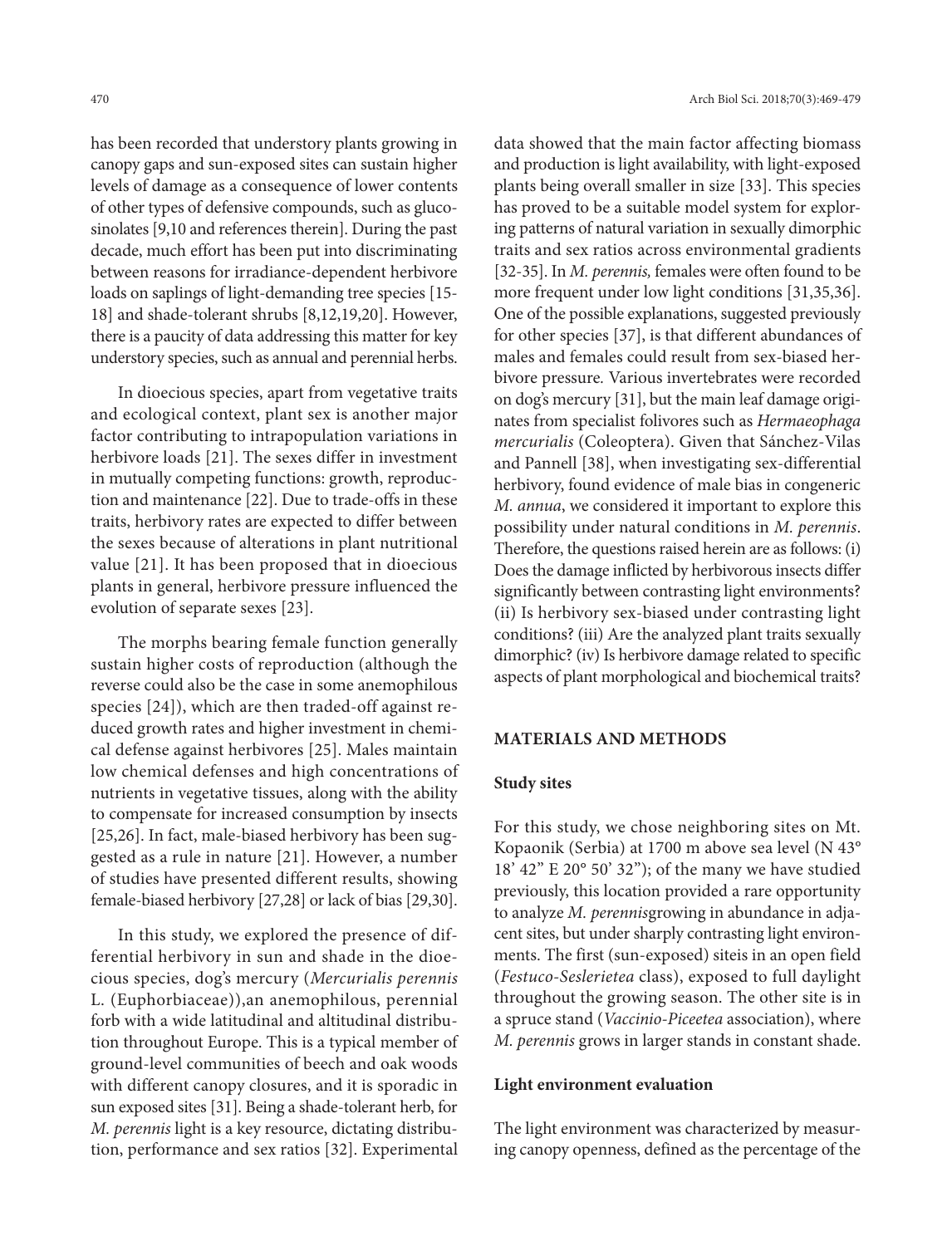open sky seen from beneath the canopy, including the effect of additional topographic shading [39]. Since the plants were collected from an evergreen forest and afield fully exposed to sun, we assumed there would be no significant effect of changes in canopy structure and openness during the growing season. Hence, hemispherical photographs were taken once during the season, along two transects at each site, approximately 10 m apart, every 5 m, at dusk on a clear day. We used a 180° fisheye lens (F2.8 EX DC circular fisheye, Sigma) mounted on a digital camera (Rebel T3i/600 D, Cannon), leveled 30 cm above the ground and oriented toward the magnetic north with a compass. Pictures were converted into blackand-white using an automated threshold algorithm of the Side Look program [40]. Canopy openness was calculated with the Gap Light Analyzer software version 2.0 [39]. In the spruce stand, canopy openness was 43.60±9.28%, and in the sun-exposed site it was 66.89±3.87% (t-test, t=-7.32, df=18, P<0.0001).

#### **Sample collection**

A total of 120 fully grown plants, 30 males and females each, from sun-exposed and shaded sites, were analyzed. All plants were collected on the same day in early June 2015. Sampling was performed at each site taking care to collect shoots from distinct individual clones [35], as far apart as possible. Immediately upon collection, the cut ends of the shoots were submersed in water and the plants were transported to the laboratory, where they were kept in a dark and cool room at least for 6 h before processing[41]. Fully rehydrated leaves were then carefully separated from the shoots and placed on a flatbed scanner (Hewlett-Packard ScanJet G4010) (600dpi resolution, JPEG format) in the same order they were on the plant, with the abaxial side facing the glass.

Plant height from ground level up was measured on fresh plants. All the leaves produced by each individual were dried at 65°C for 48 h, weighed, and then ground with a mortar and pestle in liquid nitrogen in preparation for chemical analysis. The first pair of fully expanded leaves with no or as little as possible visible damage was weighed fresh after scanning, reweighed after drying and used to calculate the specific leaf area (SLA) expressed as mm<sup>2</sup> mg<sup>-1</sup>.

### **Leaf damage quantification**

To assess damage from folivores, leaf scans were processed through an automated threshold binary conversion algorithm and pixel counting, followed by extrapolation to an area in  $cm<sup>2</sup>$  in ImageJ software [42]. In this manner, the total leaf area (TLA) for each individual and the leaf area consumed by herbivores (LAC) were determined. The percentage of leaf damage on each leaf was calculated as follows: (LAC/TLA)×100, averaged out per plant (LAR – leaf area removed).

#### **Leaf chemical analysis**

Leaf water content (LWC) was determined and expressed as the percentage of fresh leaf mass. Approximately 20-mg samples were thoroughly extracted using 80% acetone and 1% acetic acid for 12 h at room temperature. The total soluble protein content (TSPC) was determined based on the method of Bradford [43], using bovine serum albumin as standard. Proteins were extracted from the plant material using ice-cold 50 mM sodium-phosphate buffer, pH 7.4. The assay is based on the absorbance shift of the dye Coomassie Brilliant Blue G-250, which occurs under acidic conditions. The dye forms a strong, non-covalent complex with the protein's carboxyl group by Van der Waals force, and with the amino group through electrostatic interactions. Absorbance of the samples at  $(\lambda = 595 \text{ nm})$  was measured on a spectrophotometer (Ultrospec 3200 pro GE, Healthcare). The amount of proteins is presented as mg g<sup>-1</sup> dry matter content.

For determination of the total phenolic content and total condensed tannin content, approximately 20-mg samples were thoroughly extracted using 80% acetone and 1% acetic acid for 12h at room temperature. The total phenolic content (TPhC) was measured as gallic acid equivalent according to Singleton and Rossi [44] using Folin-Ciocalteu (F-C) reagent and 20%  $\rm Na_{2}CO_{3}$ . The F-C assay has been used as a measure of total phenolics in natural products, and the basic mechanism is an oxidation/reduction reaction. Although the chemical nature of the F-C reagent is not fully understood, it is believed to be based on the reduction of heteropolyphosphotungstates-molybdates in the presence of phenolic compounds. The reaction was initiated by mixing the diluted plant extract (1.60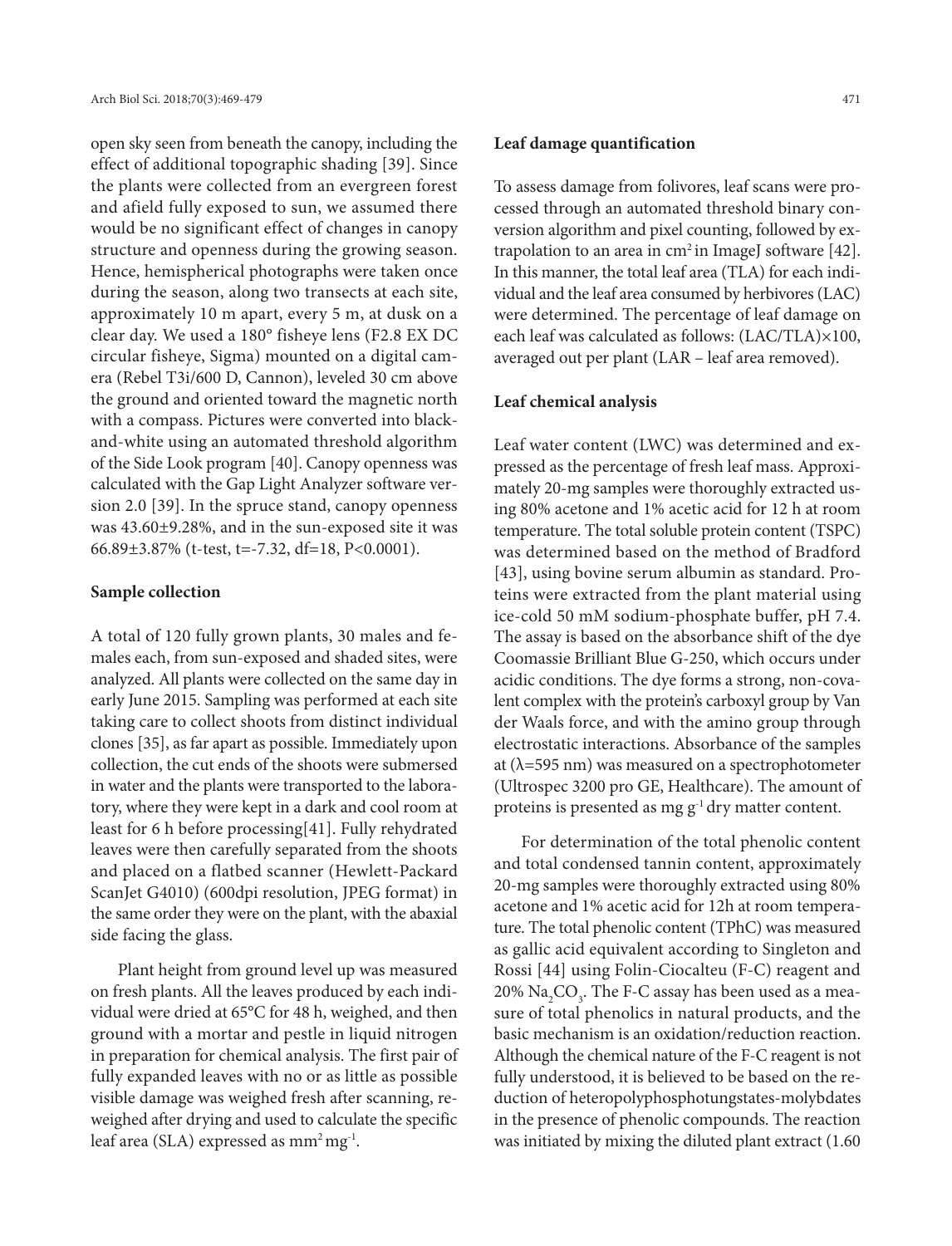mL) with 0.1 mL of F-C reagent, followed by 15-min incubation at room temperature. Then, 0.3 mL of 20%  $\mathrm{Na}_2\mathrm{CO}_3$  was added and incubation was extended for an additional 2 h. The absorbance of the samples was measured at  $\lambda$ =765 nm and the results are expressed as gallic acid equivalents mg GAE g-1 dry matter content.

Total condensed tannins (TCT) were determined by the colorimetrical method of Broadhurst and Jones [45], modified by Xu and Chang [46]. Plant extracts were incubated with 4% vanillin solution and concentrated HCl for 2 h at room temperature. The vanillin reaction involves reaction of an aromatic aldehyde, vanillin, with the meta-substituted ring of flavanols to yield a red adduct that can be detected at 500 nm, and it has been widely used to estimate the condensed tannin content. The general problem associated with tannin estimation methods is the lack of proper quantification standards due to their vast structural diversity. This may cause significant overestimation of condensed tannins in analyzed samples [47], and the absolute values are impossible to obtain, so we expressed relative TCT values in absorbance units  $(A_{500nm})$  per g dry matter content, which allowed us to compare the individual samples.

# **Statistical analyses**

Data were transformed where necessary, to meet the assumption of normality: LAR, TPhC and TSPC were square root (sqrt) transformed, while the TCT content was inversely transformed. Nested analyses of variance (ANOVAs) were performed to explore the effects of site (sun-exposed vs. shaded) and sex (male vs. female) nested in site as fixed factors on dependent variables: LAR, size traits (height and TLA), leaf morphological and chemical traits (SLA, TPhC and TCT), and nutritional quality (LWC and TSPC). A least-squares means (LSMeans) test was used for *a posteriori* comparison. To explore the relationships between the amount of herbivore damage in shade and sun with the analyzed plant traits, we conducted regression analyses for each site. The leaf area removed was the response variable, while the height, TLA, SLA, LWC, TSPC, TPhC and TCT were predictor variables. All graphs and analyses were performed using packages of the R program version 3.2.0 (http:// www.R-project.org).

### **RESULTS**

The percentages of leaf areas removed by herbivores showed highly significant differences between the sites with different light conditions (Table 1). Plants from the sun-exposed site sustained greater damage than plants from the shaded site (Fig. 1A). However, the effect of sex nested in-site was not significant (Fig.1A).

Plants from the shade were significantly taller (Table 1, Fig. 1B), with higher TLA (Table 1, Fig. 1C) and SLA values (Table 1, Fig. 1D). Plant sex nested insite had no effect on height, TLA and SLA (Table 1). *A posteriori* tests showed that although female plants were on average shorter than male plants, with lower SLA, these differences were not significant. A similar result was found for TLA.

The examined biochemical plant traits varied significantly between the sites, apart from TPhC (Table 1). Plants in the shade had significantly higher water (Fig. 1E), protein (Fig. 1F) and TCT contents (Fig. 1H) compared to their sun-exposed counterparts. Plant sex had no significant effect on LWC or TPhC (Table 1), while TSPC and TCT exhibited significant intersexual differences. According to the *a posteriori* test*,* female plants in the sun-exposed site had significantly higher TSPC compared to males, while in the shade TSPC was higher in males, but not significantly. The intersexual difference in TCT content was significant only in the shade, with higher trait values in female plants.

The effect of height on the degree of foliar damage was significant in the shade, but not in the sun-

**Table 1.** Results of nested ANOVA with the effects of site and sex nested in-site on the leaf area removed (LAR), height, total leaf area (TLA), specific leaf area (SLA), leaf water content (LWC), total soluble protein content (TSPC), total phenolic content (TPhC) and total condensed tannins (TCT) of *M. perennis*.

| Source                                   | <b>Site</b> |        |          | Site: Sex |       |          |
|------------------------------------------|-------------|--------|----------|-----------|-------|----------|
|                                          | df          | F      | p        | df        | F     | p        |
| LAR $(%)$                                | 1, 116      | 84.83  | < 0.0001 | 2, 116    | 0.78  | 0.4600   |
| Height (cm)                              | 1, 116      | 83.02  | < 0.0001 | 2, 116    | 0.08  | 0.9240   |
| TLA (cm <sup>2</sup> )                   | 1, 116      | 12.91  | < 0.0001 | 2, 116    | 0.01  | 0.9878   |
| $SLA$ (mm <sup>2</sup> g <sup>-1</sup> ) | 1,116       | 100.81 | < 0.0001 | 2, 116    | 0.23  | 0.7970   |
| LWC(%)                                   | 1,116       | 79.69  | < 0.0001 | 2, 116    | 0.19  | 0.8200   |
| $TSPC (mg g-1)$                          | 1,116       | 17.15  | < 0.0001 | 2, 116    | 13.52 | < 0.0001 |
| TPhC $(mg g^{-1})$                       | 1,116       | 0.07   | 0.7890   | 2, 116    | 0.33  | 0.7230   |
| $TCT (A_{500} g^{-1})$                   | 1,116       | 115.06 | < 0.0001 | 2, 116    | 11.96 | < 0.0001 |

LAR, TPhC and TSPC – sqrt transformed, TCT – inversely transformed. Statistically significant differences are indicated by bolded p-values.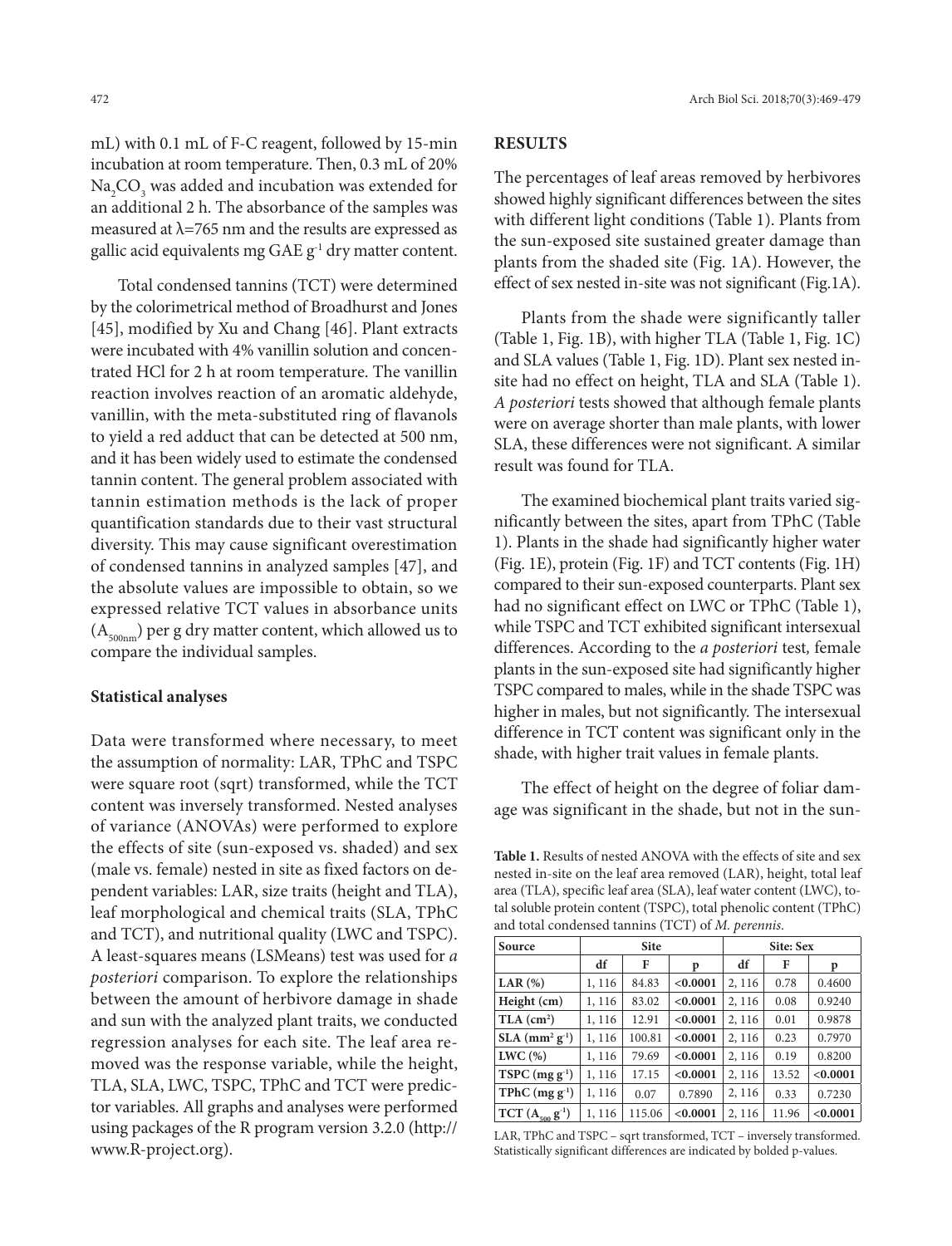

**Fig. 1.** Differences between male and female *M. perennis* from sunny and shaded sites. **A** – leaf area removed (LAR);**B** – height; **C** – total leaf area (TLA); **D**– specific leaf area (SLA); **E** – leaf water content (LWC); **F** – total soluble protein content (TSPC); **G** – total phenolic content (TPhC);**H** – total condensed tannins (TCT);white boxes – sun exposed site; gray boxes – shaded site; bold lines in the middle of the boxes indicate the mean value; the boxes indicate mean±SE; the error bars show mean±SD; p-values according to nested ANOVA and LSMeans test, \*\*p<0.01, \*\*\*p<0.001.

exposed site. Taller plants in the shade were less damaged (Fig. 2A, R<sup>2</sup><sub>shade</sub>=0.08, P<sub>shade</sub>=0.0178). The specific leaf area affected the degree of foliar damage negatively, as indicated by linear regression analysis: plants with lower SLA were more damaged at both sites (Fig. 2C; R<sup>2</sup><sub>shade</sub>=0.05, P<sub>shade</sub>=0.0441, R<sup>2</sup><sub>sun exposed</sub>=0.24, P<sub>sun ex-</sub> posed<0.0001). In the shade, the water content did not af-

fect leaf damage significantly; on the other hand, the relationship between the percentage of water and LAR at the sun-exposed site was statistically significant and negative (Fig. 2D,  $R_{sun\ exposed}^2 = 0.07$ ,  $P_{sun\ exposed} = 0.0206$ . The same was found for the relationship of LAR with protein content in the shade (Fig. 2E;  $R_{\text{shade}}^2 = 0.06$ , *P*<sub>shade</sub>=0.0386). No significant effect of TLA, TPhC or TCT on leaf damage was found at either site (Fig. 2B, F and G, respectively).

#### **DISCUSSION**

#### **Folivory patterns**

Environmental heterogeneity dictates dynamics of plant-herbivore interactions, maintaining variability and selecting for defense strategies of hosts [2]. Light exposure directly shapes a plant's structural and functional traits and, therefore, mediates resistance and tolerance to folivory. To date, studies of light-differential herbivory that provided insight into the observed patterns of leaf damage were mostly focused on woody species [3,15,16,18,48]. Forest understory, however, is carpeted with herbaceous species that are strong competitors, capable of excluding less shade-tolerant species. When faced with an altered light regime, the physiological constraints of shade-adapted species are considered the main factor explaining their absence from the sun-exposed sites

[6]. However, an alternative hypothesis has been that the main selection agent could in fact be differential herbivory rates [9,49].

Light limitations can make the leaves of forest understory species vulnerable to insects; increased consumption of leaves in the shade may further lower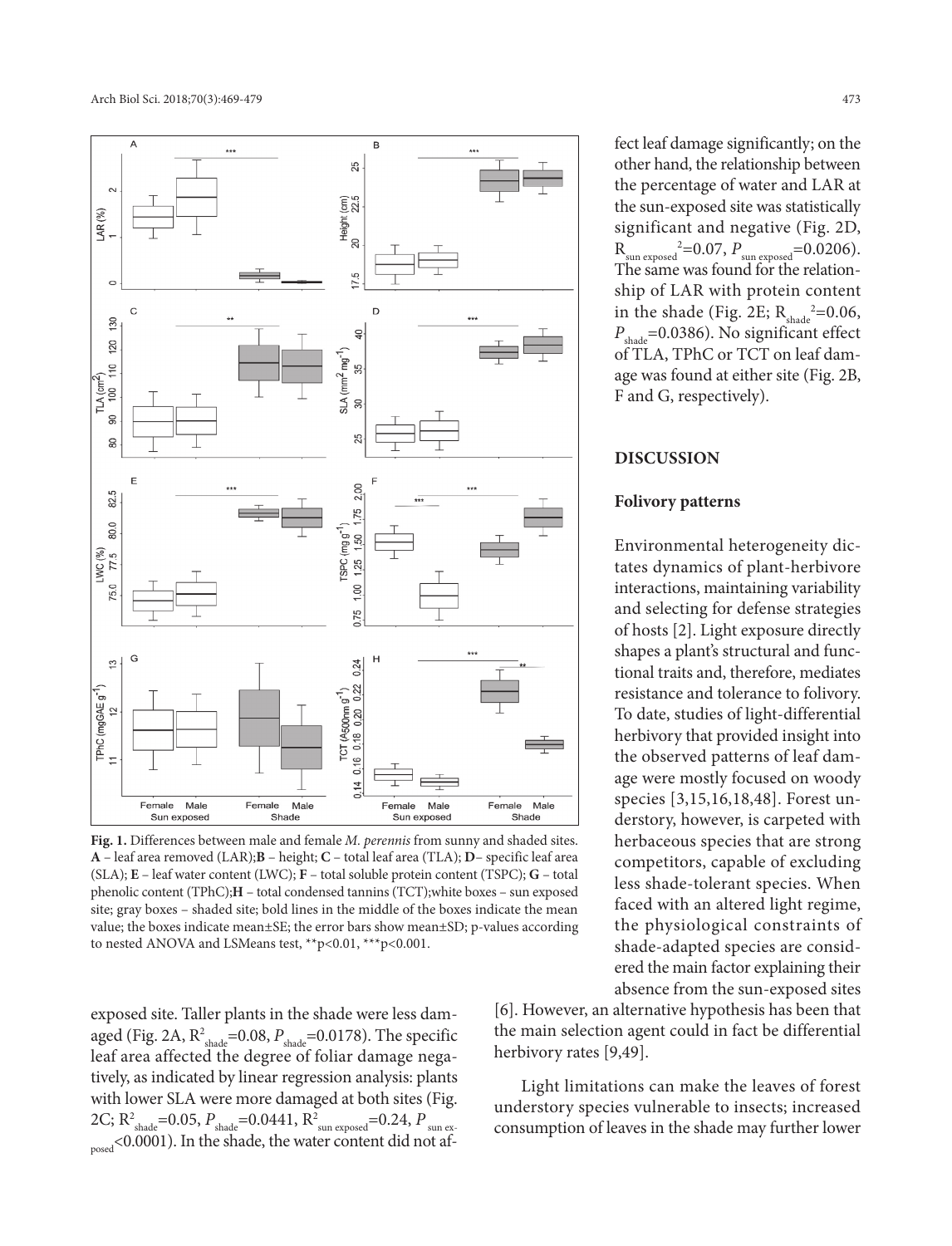

**Fig. 2.** Regression analysis of the relationships between the leaf area removed (LAR) for *M. perennis* plants from sunny and shaded sites.**A** – height; **B** – total leaf area (TLA); **C** – specific leaf area(SLA); **D** – leaf water content or (LWC); **E**– total soluble protein content (TSPC); **F** – total phenolic content (TPhC);**G** – total condensed tannins (TCT). LAR, TPhC and TSPC – sqrt transformed; TCT – inversely transformed

the potential for light exploitation, making plant fitness losses even more severe [3]. In our study, plants growing in the shade were significantly taller, with larger canopies, higher SLA values, higher amounts of water and total soluble protein contents. These traits, consistent with a shade-tolerant strategy [6], theoretically should implicate higher herbivory rates in the shade. We found that the leaves from the sun-exposed site sustained on average six-fold greater damage than leaves from the shade. However, this result should be taken with caution, since the overall percentage of foliar damage in this study was rather low, ranging from 0 to 7.3%. Our results showing increased herbivore pressure on a shade-tolerant forb in sun-exposed sites underpin the claim of Louda and Rodman [49]. It should be noted that, apart from light conditions, other factors (e.g. temperature, soil characteristics, diversity

and size of herbivore communities) may have also affected the observed patterns, but the magnitude of differences in light flux between the sites allows for the assumption that their contribution is not as significant. In line with this, Niesenbaum and Kluger [7] have shown that the effects of temperature on herbivory rates under natural conditions were "muted" by the differences in leaf traits in sunny and shady environments. The differences in diversity and size of herbivore communities between the environments with contrasting light conditions might have influenced, to a certain extent, the patterns of herbivore damage. However, light-differential herbivory in natural conditions was recorded in cases where no significant difference in abundance or herbivore species composition between sun and shade was observed [50]. Therefore, to fully elucidate this matter in *M. perennis*, further research is needed.

There is evidence of sex-biased herbivory in numerous plant model systems, but less attention has been paid to how it can be affected by the interplay between resource availabil-

ity and sexual dimorphism [21]. Previous field and experimental research in *M. perennis* often revealed a decrease in the proportion of females as light fluxes increased [31,35,36]. Since females do not appear to be physiologically intolerant to high solar irradiation, one of the possible explanations could be a bias in herbivore loads (male-bias in shade or female-bias in sun-exposed sites). However, in the present study, we found no significant overall effect of sex on the extent of foliar damage (although in the shade females suffered more damage – 0.24% vs. 0.09%), thus other factors could have produced the observed patterns in distribution of females and males of *M. perennis* in relation to light regime. Sexual dimorphism (SD) was recorded in biochemical traits TSPC and TCT; these patterns differed between sites but were not reflected in sex differential herbivore pressure.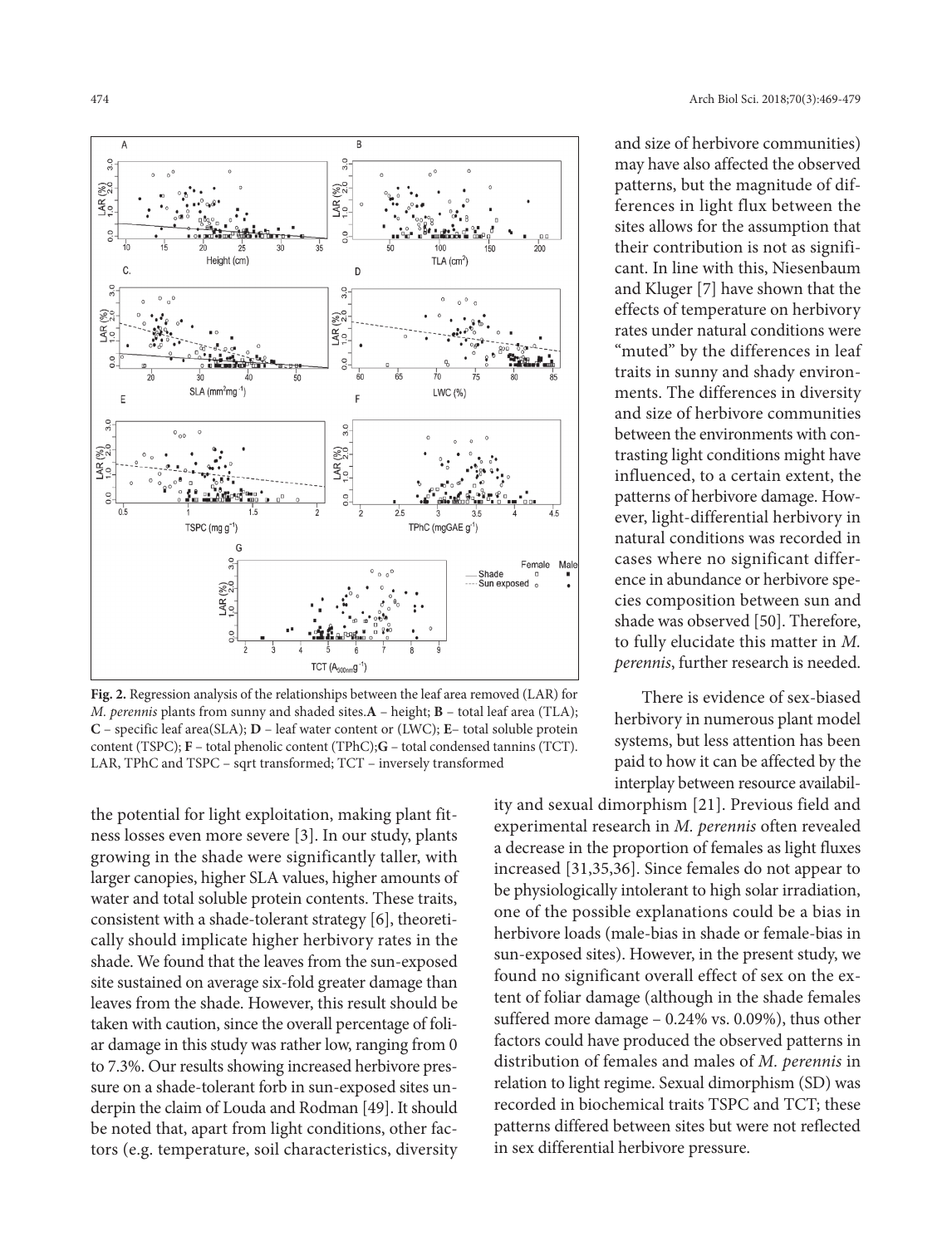# **Differences between sexes in contrasting light environments**

In dioecious plants, sexual size dimorphism (SSD) is one of the manifestations of divergence in resource allocation [51]. In species where males exhibit greater total aboveground biomass, longer shoots and bigger leaves, these traits can make them more apparent, conferring greater susceptibility to herbivores, especially to folivores [21]. Previous research found prominent male-biased SSD in height in *M. perennis*  populations at lower altitudes [34,52]; however, this difference tended to decrease with increasing altitude [34]. In the present study, at the upper limit of altitudinal distribution, no significant effect of sex on plant height or total leaf area was found.

In terms of intersexual differences in vegetative traits, a trade-off between intrinsic growth rates, leaf thickness and herbivore loads has been suggested. Jing and Coley [53] found males of *Acer negundo* to be larger than females, with thinner leaves that sustained greater levels of damage. In contrast, Li et al. [54] reported SD in leaf thickness in *Hippophae rhamnoides*, with females having higher SLA, even in populations at the highest altitudes. We found no such pattern in *M. perennis*. It is possible that under environmental stress, the evolution of mechanisms of resource garner and translocation (i.e. canopy size and shoot height) includes minimizing intersexual differences in vegetative allocation [55,56]. If females are the sex with higher energy demands for reproduction, they would increase the capacity for resource acquisition, especially under harsh conditions.

Due to their higher reproductive investment, females are often regarded as the sex that is better protected from herbivores [25]. Our results are in line with this claim, since female *M. perennis* plants had higher overall levels of total condensed tannins, though the difference in this particular defensive trait was significant only in the shade. Although the TCT content had no significant effect on the extent of foliar damage, the lack of intersexual differences in TCT at the sunexposed site can be attributed to more stressful environmental conditions, i.e. a tendency of SD to decrease under such conditions [55,56]. In high altitude open habitats, plants are subjected to stressful conditions

[55], and specifically high light fluxes are known to have a detrimental effect on *M. perennis* [31].

Intersexual differences can also be found in the redistribution of metabolic exchanges. Seed and fruit production require greater amounts of carbon-based compounds, whereas males of wind-pollinated herbs allocate more nitrogen to the production of large quantities of pollen, described in the closely related *Mercurialis annua* [24].The overall amount of leaf nitrogen correlates with the soluble protein content, which represents another factor that can contribute to the increased risk of consumption by folivores [57]. This trait was found to exhibit sexual dimorphism in *M. perennis* at the sun-exposed site*,* with females having a higher protein content. Similar intersexual differences in protein and nitrogen contents were recorded in *Salix repens* [58] and *Rhamnus alpinus* [59] as well.

The explanation for the observed pattern of intersexual differences in TSPC under contrasting light conditions might lie in the dynamics of sexual reproduction and within plant source-sink translocations [60]. Males finish pollen production prior to fruit development [24]; during that time nitrogen is allocated from leaves to pollen production. Following the end of pollen dispersal, females are expected to divert the assimilated carbon from the leaves to the developing fruits [38]. The sampling took place after pollen dispersal in the shade was finished, while in the sun-exposed site, under higher herbivore pressure, it was not fully completed. Therefore, TSPC of males from the shaded site could be increasing, since the sink demands for nitrogen have been fulfilled, which explains the absence of SD. Sánchez-Vilas and Pannell [38] found a significant difference in nitrogen content between the sexes of *M. annua* only in young leaves. Since plants from the sun-exposed site were slightly younger compared to those from the shade, our findings are in accordance with the results on *M. annua* [24,38].

# **Herbivore damage in the sun and shade related to plant morphological and biochemical traits**

Plant defenses against herbivores consist of traits such as nutritive value, morphological characteristics, compensatory growth potential, production of secondary metabolites and toxins. A certain combination of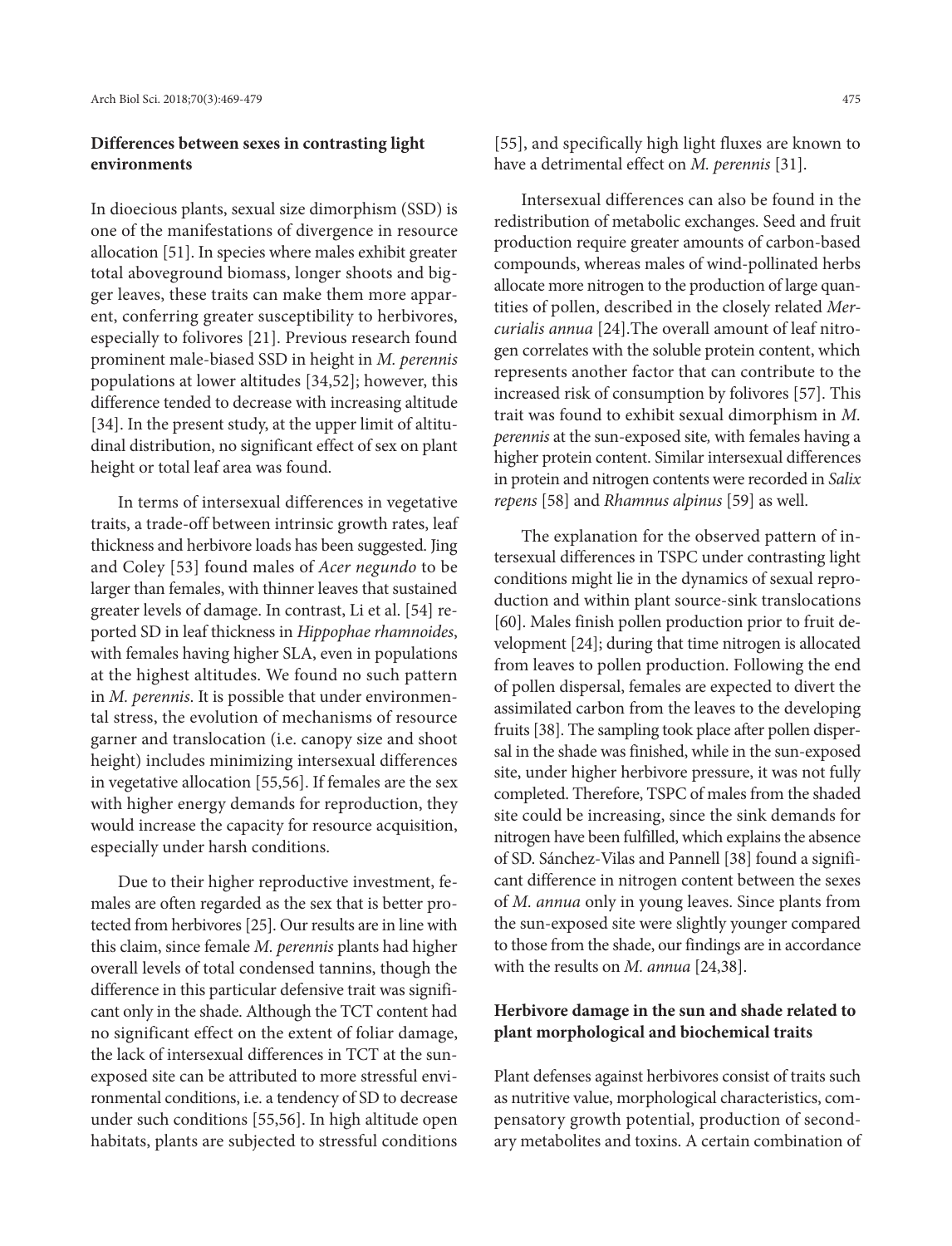these traits acting simultaneously may have stronger effects on insect performance than any one of them individually. This is known as the defense syndrome that may vary across environments, conferring adaptive advantage [61].

We found that traits as predictors of the degree of foliar damage in *M. perennis* were SLA at both sites, height, leaf water and total soluble protein contents in shade. Taller plants were less damaged in the shade. Total leaf area had no significant effect on the amount of damage. Thus, our results did not confirm the predictions of the Plant Vigor Hypothesis, according to which the most apparent hosts would be attacked more frequently [62]. However, the results obtained for the plant traits mediating herbivore loads should be taken with caution since the overall regression coefficients were low. Low levels of damage sustained by plants might have skewed the correlations between LAR and the examined traits.

It is well known that leaves with higher SLA values are thinner [13] and softer, which would lead to higher damage [2]. Although not as often, the opposite pattern of leaves with lower SLA sustaining greater damage has been recorded in various plant-herbivore systems [63,64]. Leaves of *M. perennis* that were thicker also had a larger proportion of leaf lamina that was consumed both in the shade and in the sun-exposed sites. One possible explanation for the negative relationship between SLA and the degree of damage might lie not in palatability, but in the nutritional value of the leaf tissue. Lusk et al. [63] found that leaves with high SLA values presented a poor energy source compared to the effort invested in chewing and digesting such leaves. Still, in the shade, leaves with lower TSPC suffered more damage. This finding is consistent with the hypothesis of increased consumption of lower quality food to compensate for poor nutritive gain [21,63], although TSPC explained a small part of the overall variation in leaf damage.

At the sun-exposed site, SLA accounted for the great part of variability in the leaf area missing/removed, while nutritional quality contributed moderately. Well hydrated leaves sustained less damage. It was suggested that the inverse relationship between the extent of foliar damage and water content is due to the fact that leaves of water-stressed plants had higher con-

centrations of osmolytes, sugars and amino acids when compared to the well-hydrated ones [65]. Bisigato et al. [64] posited that food choice represents a hierarchical process with different traits influencing consumption rates. They demonstrated that the main factors determining the rates of consumption at the intraspecific level were SLA and LWC – thicker and drier leaves that were more prone to consumption by folivores.

It was reported that leaf physical traits such as toughness, thickness and specific area represent the strongest predictors of the degree of foliar damage in the field across light gradients [16]. Spatial patterns of leaf chemical defensive traits and nutritive value could be more strongly affected by the environmental context and may not contribute to the risk of consumption to the same extent [2]. Though secondary metabolites such as condensed tannins and phenolics are traditionally considered as defensive compounds against a broad spectrum of herbivores [66], they showed little overall effect on the degree of foliar damage in *M. perennis*. Increased levels of these compounds should theoretically deter herbivores and ultimately result in lower foliar damage. Although *M. perennis* plants growing in the shade did exhibit higher levels of tannins and sustained less foliar damage, this trait, along with the total phenolics content, showed no significant effect on the rates of consumption either in the shade or in the sun. There are reports that these compounds do not affect the extent of foliar damage [64] and that leaves with higher phenolic contents do not sustain greater overall damage [20]. It is possible that other compounds with a broad antiherbivore activity, or toxic metabolites such as alkaloids, which are present in leaves of dog's mercury [67], confer increased resistance to specialist feeders. Further research is needed to elucidate the main contributors to the chemical defense in *M. perennis*.

In this study, one of the examined plant morphological traits (SLA) explained the largest portion of variability in herbivore loads in different natural light environments. Our results are in agreement with the recent meta-analysis of functional and chemical traits in relation to plant resistance [68]. They suggested that novel insight into the microevolutionary pathways of plant resistance show that relative contributions of biochemical and physical traits linked to resistance may be more complex than previously believed. Our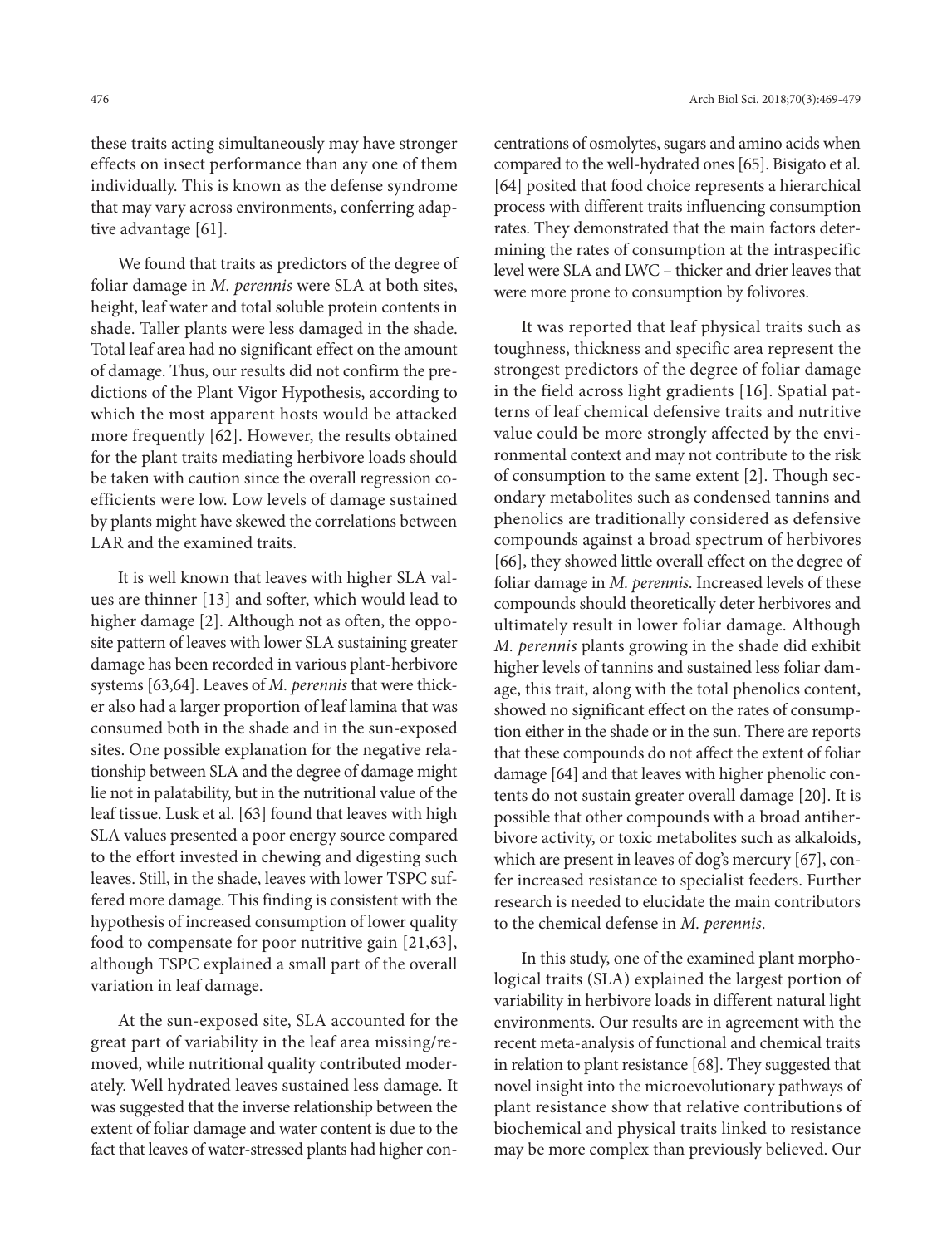findings contribute to the idea that plant morphology and leaf morphological traits can affect insect preference and performance more strongly as compared to chemical defenses.

### **CONCLUSIONS**

The question of how light environments and sex influence natural herbivore loads in dioecious species remains particularly interesting. The present study revealed differential herbivore damage under contrasting light conditions in dioecious shade-tolerant *Mercurialis perennis*. Plants suffered significantly greater leaf damage at the sun-exposed site than in the shaded site. Overall, factors defining the risk of consumption were related to plant morphological traits and nutritive value rather than to chemical defenses. Nonetheless, we have to take into account that differential herbivory is not mediated solely by plant traits. Further research into other factors and on more populations is needed to elucidate the observed variation patterns and to fully understand the factors that shape one of the most important interactions in nature.

**Funding:** This study was funded by the Ministry of Education, Science and Technological Development of the Republic of Serbia (Grant Nos. 173025 and 173005).

**Author contributions:** SS. and VV. carried out data collection in the field, analysis and interpretation of the results, and wrote the manuscript. LR carried out data collection in the field and obtained hemispherical photography of the sites. NS and ŽJ conducted the chemical analyses and revised the manuscript. DC and SR contributed substantially to revising the manuscript.

**Conflict of interest disclosure:** The authors declare that they have no conflict of interest.

### **REFERENCES**

- 1. Johnson MT. Evolutionary ecology of plant defenses against herbivores. Funct Ecol. 2011;25(2):305-11.
- 2. Hakes AS, Cronin JT. Environmental heterogeneity and spatiotemporal variability in plant defense traits. Oikos. 2011;120(3):452-62.
- 3. Salgado-Luarte C, Gianoli E. Herbivores modify selection on plant functional traits in a temperate rainforest understory. Am Nat. 2012;180(2):42-53.
- 4. Valladares F, Laanisto L, Niinemets Ü, Zavala M. Shedding light on shade: ecological perspectives of understorey plant life. Plant Ecol Divers. 2016;9(3):237-51.
- 5. Roberts MR, Paul ND. Seduced by the dark side: integrating molecular and ecological perspectives on the influence of light on plant defence against pests and pathogens. New Phytol. 2006;170(4):677-99.
- Valladares F, Niinemets Ü. Shade tolerance, a key plant feature of complex nature and consequences. Annu Rev EcolEvol Syst. 2008;39:237-57.
- 7. Niesenbaum RA, Kluger EC. When studying the effects of light on herbivory, should one consider temperature? The case of *Epimecishortaria* F. (Lepidoptera: Geometridae) feeding on *Lindera benzoin* L.(Lauraceae). Environ Entomol. 2006;35(3):600-6.
- 8. Muth NZ, Kluger EC, Levy JH, Edwards MJ, Niesenbaum RA. Increased per capita herbivory in the shade: necessity, feedback, or luxury consumption. Ecoscience. 2008;15:182-8.
- 9. Salgado-Luarte C, Gianoli E. Herbivory on temperate rainforest seedlings in sun and shade: resistance, tolerance and habitat distribution. PLoS One. 2010;5(7):e11460.
- 10. Takafumi H, Kawase S, Nakamura M, Hiura T. Herbivory in canopy gaps created by a typhoon varies by understory plant leaf phenology. EcolEntomol. 2010;35(5):576-85.
- 11. Coley PD. Intraspecific variation in herbivory on two tropical tree species. Ecology. 1983;64(3):426-33.
- 12. Karolewski P, Giertych MJ, Żmuda M, Jagodziński AM, Oleksyn J. Season and light affect constitutive defenses of understory shrub species against folivorous insects. ActaOecol. 2013;53:19-32.
- 13. Reich PB, Wright IJ, Cavender-Bares J, Craine JM, Oleksyn J, Westoby M, Walters MB. The evolution of plant functional variation: traits, spectra, and strategies. Int J Plant Sci. 2003;164(S3):S143-64.
- 14. Barbehenn RV, Constabel CP. Tannins in plant-herbivore interactions. Phytochemistry. 2011;72(13):1551-65.
- 15. Baraza E, Gómez JM, Hódar JA, Zamora R. Herbivory has a greater impact in shade than in sun: response of *Quercuspyrenaica* seedlings to multifactorial environmental variation. Can J Botany. 2004;82(3):357-64.
- 16. Guerra PC, Becerra J, Gianoli E. Explaining differential herbivory in sun and shade: the case of *Aristoteliachilensis* saplings. Arthropod-Plant Inte. 2010;4(4):229-35.
- 17. Sinimbu G, Coley PD, Lemes MR, Lokvam J, Kursar TA. Do the antiherbivore traits of expanding leaves in the Neotropical tree *Inga paraensis* (Fabaceae) vary with light availability? Oecologia. 2012;170(3):669-76.
- 18. Stoepler TM, Rehill B. Forest habitat, not leaf phenotype, predicts late-season folivory of *Quercusalba* saplings. Funct Ecol. 2012;26(5):1205-13.
- 19. Mooney EH, Tiedeken EJ, Muth NZ, Niesenbaum RA. Differential induced response to generalist and specialist herbivores by *Lindera benzoin* (Lauraceae) in sun and shade. Oikos. 2009;118(8):1181-9.
- 20. Mooney EH, Niesenbaum RA. Population-specific responses to light influence herbivory in the understory shrub *Lindera benzoin*. Ecology. 2012;93(12):2683-92.
- 21. Cornelissen T, Stiling P. Sex-biased herbivory: a meta-analysis of the effects of gender on plant-herbivore interactions. Oikos. 2005;111(3):488-500.
- 22. Obeso JR. The costs of reproduction in plants. New Phytol. 2002;155(3):321-48.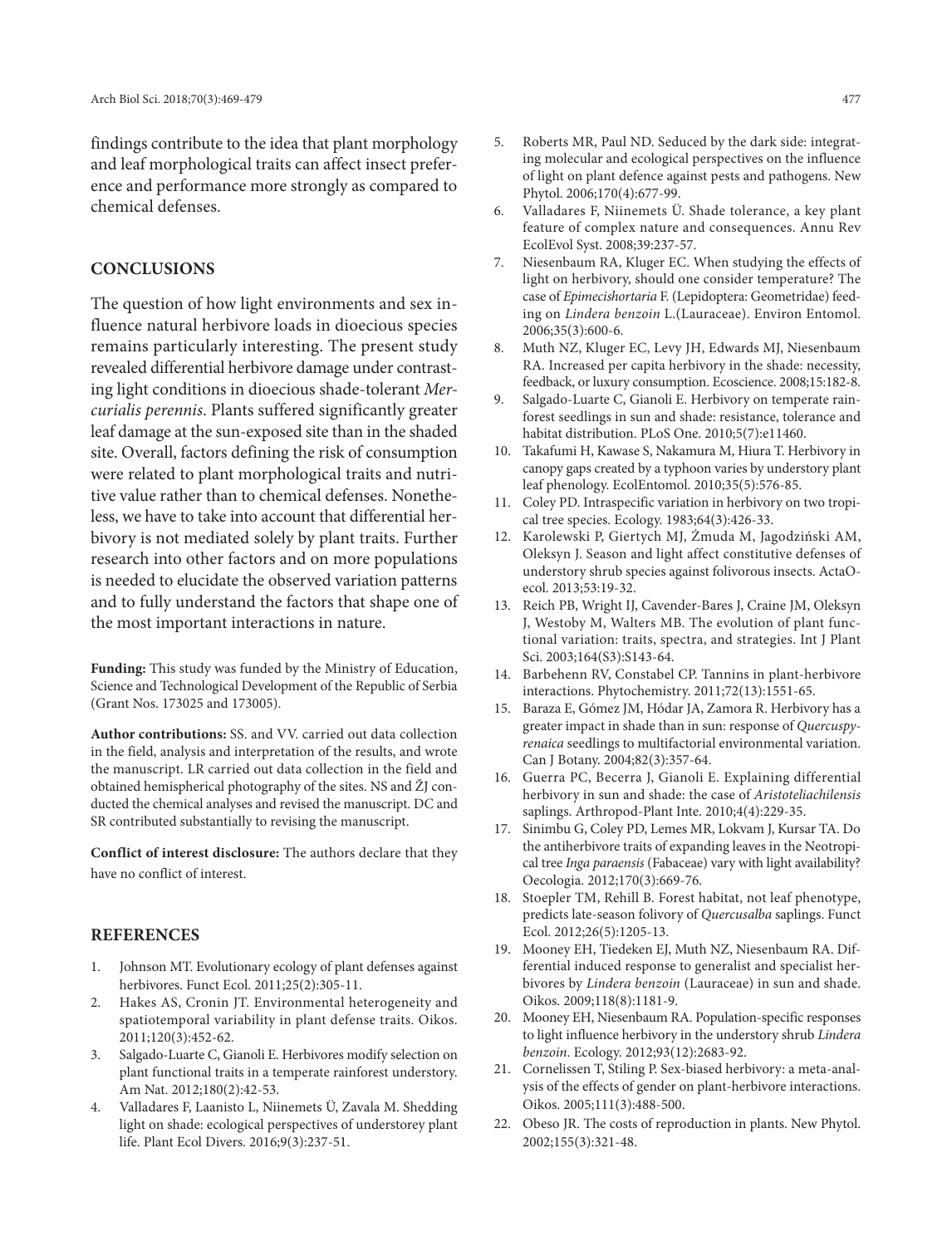- 23. Ashman TL. The role of herbivores in the evolution of separate sexes from hermaphroditism. Ecology. 2002;83(5):1175-84.
- 24. Harris MS, Pannell JR. Roots, shoots and reproduction: sexual dimorphism in size and costs of reproductive allocation in an annual herb. P Roy Soc B-Biol Sci. 2008;275(1651):2595-602.
- 25. Barrett SC, Hough J. Sexual dimorphism in flowering plants. J Exp Bot. 2013;64(1):67-82.
- 26. Ågren J, Danell K, Elmqvist T, Ericson L, Hjältén J. Sexual dimorphism and biotic interactions. In:Geber MA, Dawson TE, Delph LF, editors. Gender and sexual dimorphism in flowering plants. Berlin Heidelberg: Springer;1999. p. 217-46.
- 27. Cibils AF, Swift DM, Hart RH. Female-biased herbivory in fourwing saltbush browsed by cattle. J Range Manage. 2003;56:47-51.
- 28. Maldonado-López Y, Cuevas-Reyes P, Sánchez-Montoya G, Oyama K, Quesada M. Growth, plant quality and leaf damage patterns in a dioecious tree species: is gender important? Arthropod-Plant Int. 2014;8(4):241-51.
- 29. Espírito-Santo MM, Neves FS, Fernandes GW, Silva JO. Plant phenology and absence of sex-biased gall attack on three species of *Baccharis*. PloS One. 2012;7(10):e46896.
- 30. Buckley NE, Avila-Sakar G. Reproduction, growth, and defense trade-offs vary with gender and reproductive allocation in *Ilex glabra* (Aquifoliaceae). Am J Bot. 2013;100(2):357-64.
- 31. Jefferson RG. Biological Flora of the British Isles: *Mercurialisperennis* L. J Ecol. 2008;96(2):386-412.
- 32. Vandepitte K, Honnay O, De Meyer T, Jacquemyn H, Roldán-Ruiz I. Patterns of sex ratio variation and genetic diversity in the dioecious forest perennial *Mercurialisperennis*. Plant Ecol. 2010;206(1):105-14.
- 33. Elemans M. Light, nutrients and the growth of herbaceous forest species. ActaOecol. 2004;26(3):197-202.
- 34. Cvetković D, Jovanović V. Altitudinal variation of the sex ratio and segregation by gender in the dioecious plant *Mercurialisperennis* L. (Euphorbiaceae) in Serbia. Arch Biol Sci. 2007;59(3):193-8.
- 35. Vandepitte K, Roldán-Ruiz I, Leus L, Jacquemyn H, Honnay O. Canopy closure shapes clonal diversity and fine-scale genetic structure in the dioecious understorey perennial *Mercurialisperennis*. J Ecol. 2009;97(3):404-14.
- 36. Wade KM. Experimental studies on the distribution of the sexes of *Mercurialisperenni*s L. II. Transplanted populations under different canopies in the field. New Phytol. 1981;87:439-46.
- 37. Dormann CF, Skarpe C. Flowering, growth and defence in the two sexes: consequences of herbivore exclusion for *Salix polaris*. Funct Ecol. 2002;16(5):649-56.
- 38. Sánchez-Vilas J, Pannell JR. Sex-differential herbivory in androdioecious*Mercurialisannua*. PloS One. 2011;6(7):e22083.
- 39. Frazer GW, Canham CD, Lertzman KP. Gap Light Analyzer (GLA), Version 2.0: Imaging software to extract canopy structure and gap light transmission indices from truecolour fisheye photographs, users manual and program documentation. Burnaby, British Columbia:Simon Fraser University; 1999. 36 p.
- 40. Nobis M, Hunziker U. Automatic thresholding for hemispherical canopy-photographs based on edge detection. Agr Forest Meteorol. 2005;128(3):243-50.
- 41. Cornelissen JHC, Lavorel S, Garnier E, Diaz S, Buchmann N, Gurvich DE, Reich PB, terSteege H, Morgan HD, van der Heijden MGA, Pausas JG, Poorter H. A handbook of protocols for standardised and easy measurement of plant functional traits worldwide. Aust J Bot. 2003;51(4):335-80.
- 42. Abràmoff MD, Magalhães PJ, Ram SJ. Image processing with ImageJ. BiophotonicsInt. 2004;11(7):36-42.
- 43. Bradford MM. A rapid and sensitive method for the quantitation of microgram quantities of protein utilizing the principle of protein-dye binding. Anal Biochem. 1976;72(1- 2):248-54.
- 44. Singleton VL, Rossi JA. Colorimetry of total phenolics with phosphomolybdic-phosphotungstic acid reagents. Am J Enol Viticult. 1965;16(3):144-58.
- 45. Broadhurst RB, Jones WT. Analysis of condensed tannins using acidified vanillin. J Sci Food Agr. 1978;29(9):788-94.
- 46. Xu BJ, Chang SKC. A comparative study on phenolic profiles and antioxidant activities of legumes as affected by extraction solvents. J Food Sci. 2007;72(2):159-66.
- 47. Salminen J-P, Karonen M. Chemical ecology of tannins and other phenolics: we need a change in approach. Funct Ecol. 2011;25(2):325-38.
- 48. Salgado-Luarte C, Gianoli E. Herbivory may modify functional responses to shade in seedlings of a light-demanding tree species. Funct Ecol. 2011;25(3):492-9.
- 49. Louda SM, Rodman JE. Insect herbivory as a major factor in the shade distribution of a native crucifer (*Cardaminecordifolia* A. Gray, bittercress). J Ecol. 1996;84:229-37.
- 50. Guerra PC, Becerra J, Gianoli E. Explaining differential herbivory in sun and shade: the case of *Aristoteliachilensis* saplings. Arthropod-Plant Inte.4(4):229-35.
- 51. Fairbairn DJ, Blanckenhorn WU, Székely T.Sex, size, and gender roles: evolutionary studies of sexual size dimorphism. 1st ed. Oxford: Oxford University Press; 2007.
- 52. Vujić V, Rubinjoni L, Selaković S, Cvetković D. Small-scale variations in leaf shape under anthropogenic disturbance in dioecious forest forb *Mercurialisperennis:* a geometric morphometric examination. Arch Biol Sci. 2016;68(4):705-13.
- 53. Jing SW, Coley PD.Dioecy and herbivory: the effect of growth rate on plant defense in *Acer negundo*. Oikos. 1990;58:369-77.
- 54. Li C, Xu G, Zang R, Korpelainen H, Berninger F. Sexrelated differences in leaf morphological and physiological responses in *Hippophaerhamnoides* along an altitudinal gradient. Tree Physiol. 2007;27(3):399-406.
- 55. Sakai A, Sasa A, Sakai S. Do sexual dimorphisms in reproductive allocation and new shoot biomass increase with an increase of altitude? A case of the shrub willow *Salix reinii* (Salicaceae). Am J Bot. 2006;93(7):988-92.
- 56. Labouche AM, Pannell JR. A test of the size-constraint hypothesis for a limit to sexual dimorphism in plants.Oecologia. 2016;181(3):873-84.
- 57. Ballhorn DJ, Kautz S, Jensen M, Schmitt I, Heil M, Hegeman AD. Genetic and environmental interactions determine plant defenses against herbivores. J Ecol. 2011;99(1):313-26.